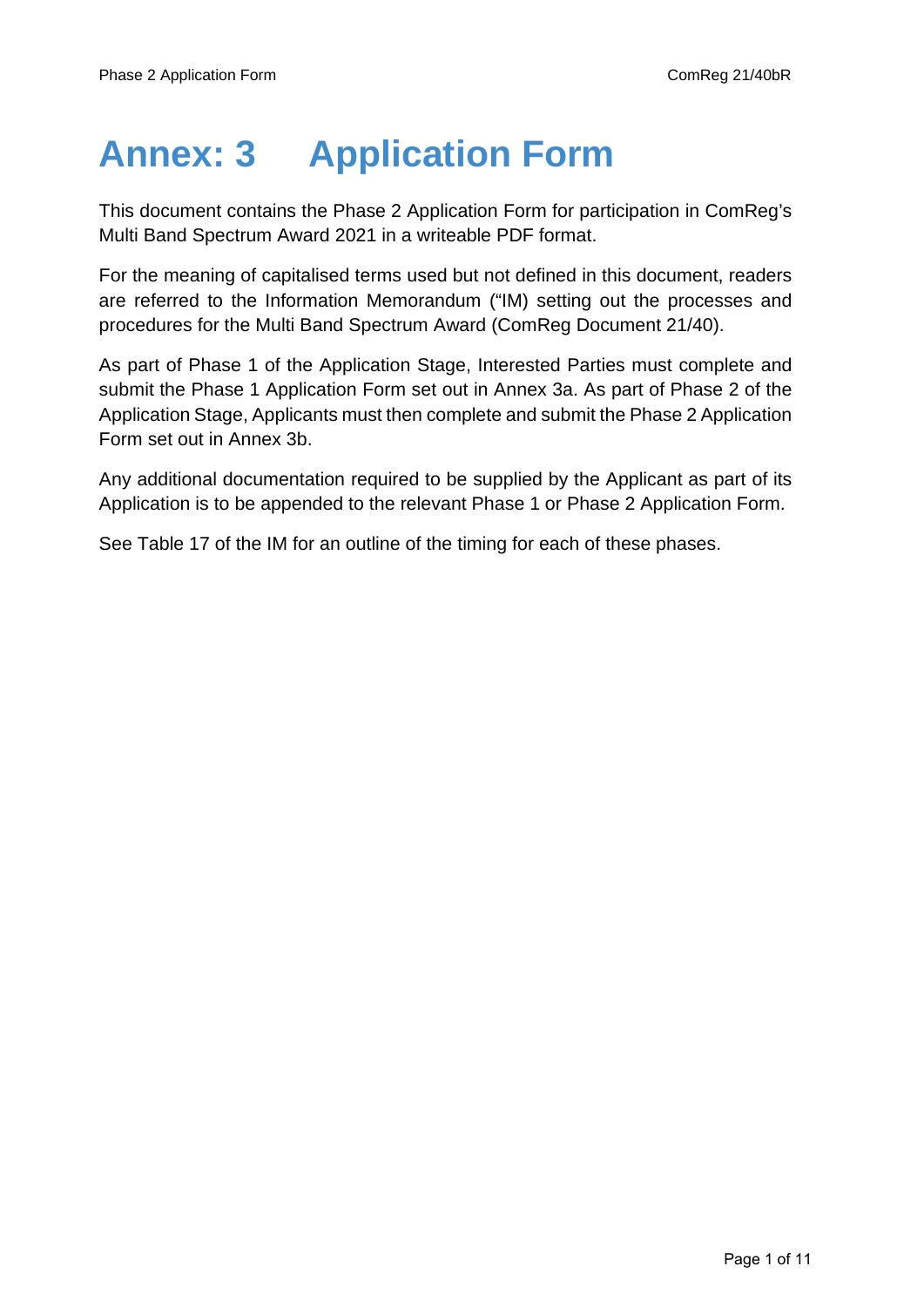## **Annex 3 b – Phase 2 Application Form**

### **Part 3: Initial Bid Form**

The submission of this Initial Bid Form as part of a complete Application represents a binding offer to pay the SAF and annual SUFs linked to each of the Lots specified herein in exchange for a Licence for those Lots. The Initial Bid Form, including Lots in all Lot Categories, Reserve Prices and associated Eligibility Points are presented in Tables A3.3 and A3.4 below. Note that, for an Initial Bid Form to be valid, it must:

- adhere to the Award Rules on Competition Caps; and
- be accompanied by a Deposit of an amount no lower than the sum of the Reserve Prices of Lots requested by the Applicant in Tables A3.3 and A3.4 below**.**

All Deposits are to be paid into ComReg's Nominated Bank Account by the deadline of **23:59 hours (Irish time) on Friday 6 August 2021**. The details of ComReg's Nominated Bank Account are as follows:

Bank of Ireland, 2 College Green, Dublin 2, Ireland.

Account Number: 96614639

Sort Code: 90-00-17

BIC Code: BOFIIE2D

IBAN No: IE96 BOFI 9000 1796 6146 39

If making a bank transfer/EFT, please ensure that:

- Reference is "MBSA2 Award"; and
- Your Bank quotes your ComReg account number (if an existing ComReg account holder) in making the transfer to ComReg.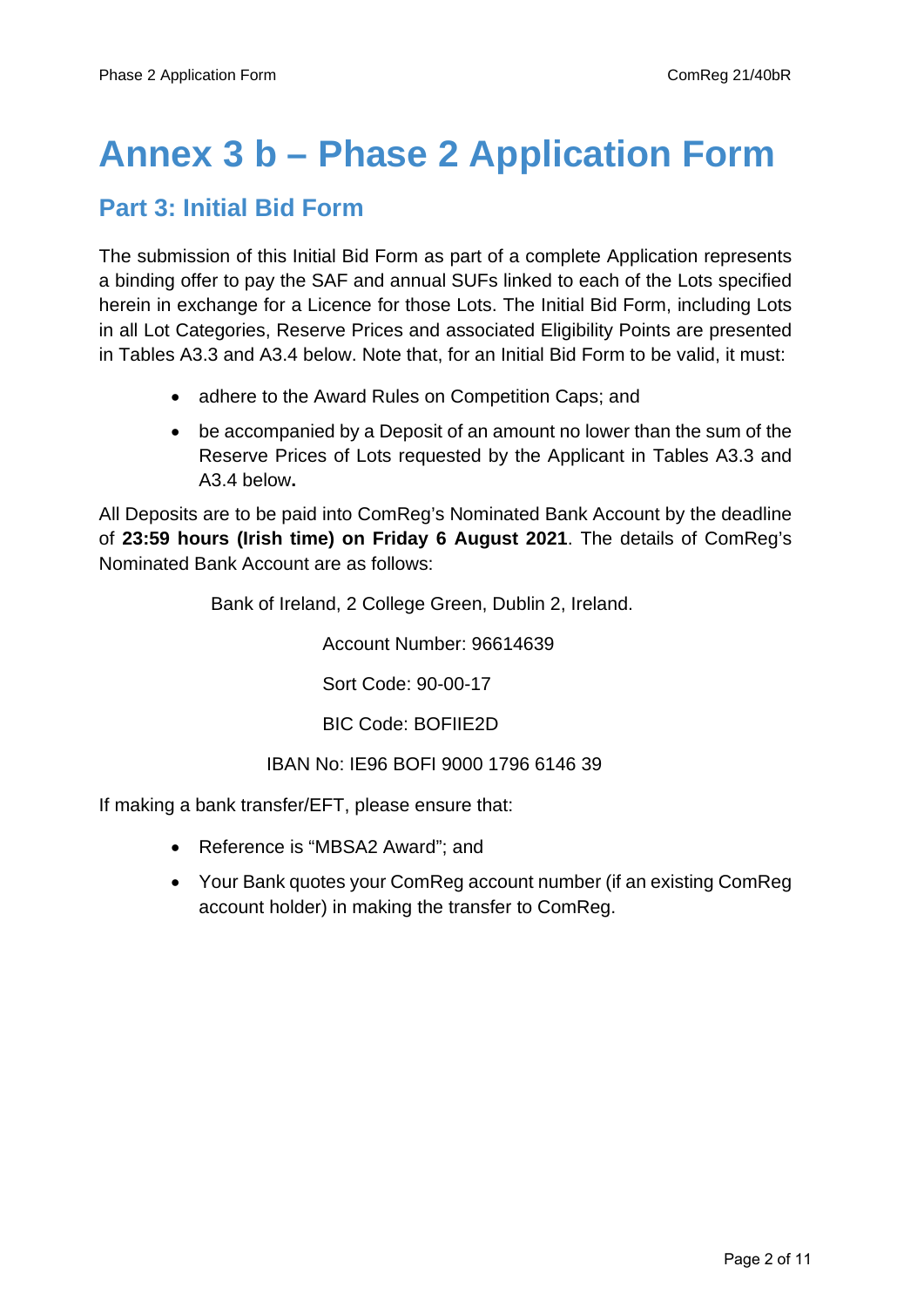| <b>Information Required</b>                 | <b>Information Provided</b> |
|---------------------------------------------|-----------------------------|
| <b>Applicant Name:</b>                      |                             |
| <b>Total number of Lots applied</b><br>for: |                             |
| <b>Total amount of Deposit:</b>             |                             |

### **Table A3.2. Summary Information**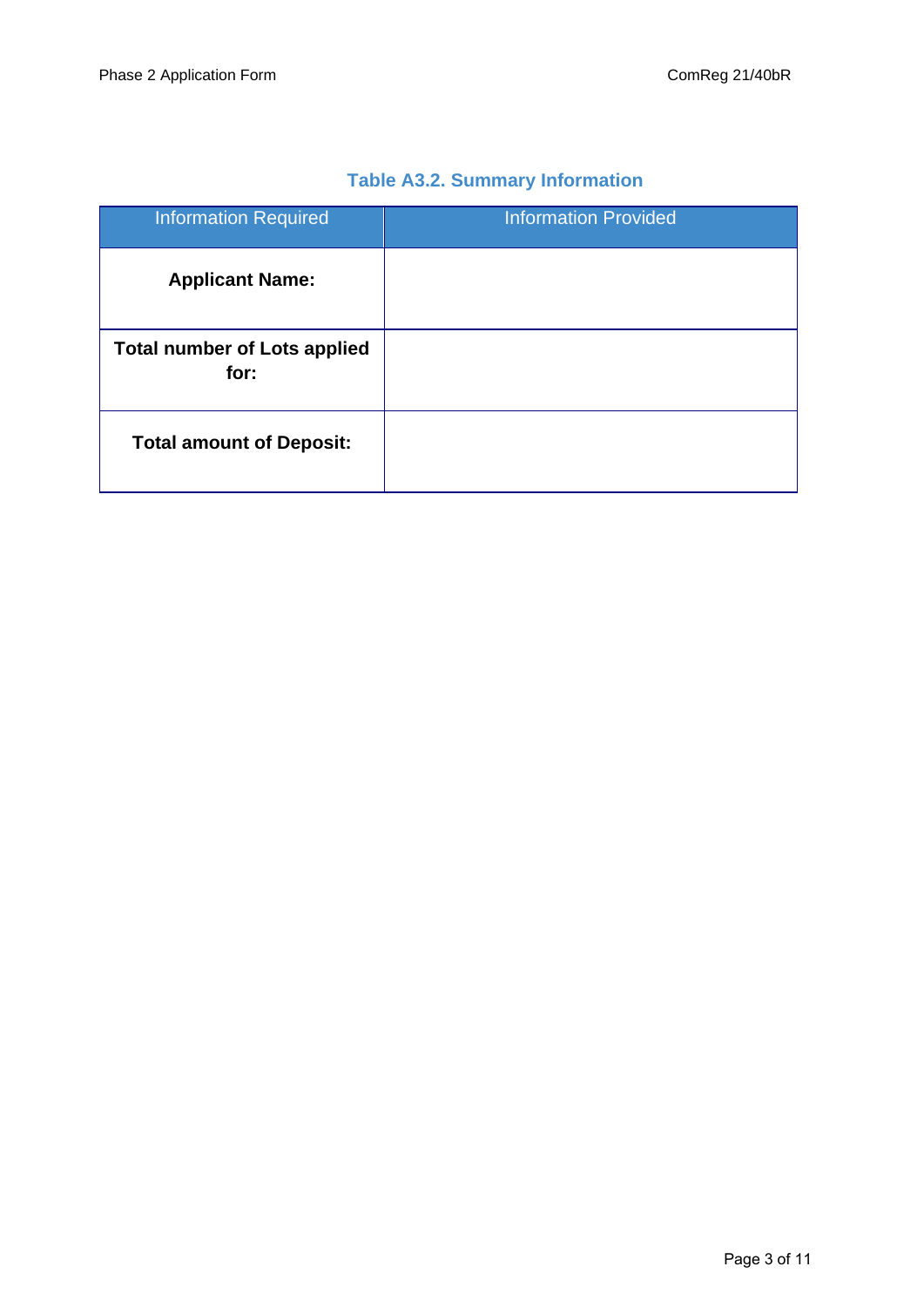| <b>I AVIC AVIV. I TEQUETICY SPECITIC A-LUIS AVAIIADIC III LITE AWAIU I TUCESS</b> |                               |                             |                             |                          |             |                                             |                                                                             |                                         |                                                                           |  |
|-----------------------------------------------------------------------------------|-------------------------------|-----------------------------|-----------------------------|--------------------------|-------------|---------------------------------------------|-----------------------------------------------------------------------------|-----------------------------------------|---------------------------------------------------------------------------|--|
| Lot<br><b>Category</b>                                                            | <b>Frequency</b><br>range     | Duration <sup>1</sup>       | <b>Time</b><br><b>Slice</b> | <b>Lots</b><br>available | Lot<br>size | <b>Reserve Price</b><br>per Lot $\bigoplus$ | <b>Annual SUF</b><br>per Lot before<br><b>CPI</b><br>Adjustment $\bigoplus$ | <b>Eligibility</b><br><b>Points/Lot</b> | <b>Number of</b><br><b>Lots applied</b><br>for per Lot<br><b>Category</b> |  |
| A2.3/1                                                                            | $2390 - 2400$<br>MHz unpaired | 14/02/2022 to<br>11/03/2027 |                             |                          | 10 MHz      | 197,000                                     | 52,575                                                                      | $\overline{2}$                          |                                                                           |  |
| A2.3/2                                                                            | $2390 - 2400$<br>MHz unpaired | 12/03/2027 to<br>13/02/2042 | 2                           |                          | 10 MHz      | 285,000                                     | 52,575                                                                      | $\overline{2}$                          |                                                                           |  |
| A2.6TL/1                                                                          | $2570 - 2575$<br>MHz unpaired | 14/02/2022 to<br>11/03/2027 |                             |                          | 5 MHz       | 25,000                                      | 5,000                                                                       |                                         |                                                                           |  |
| A2.6TL/2                                                                          | $2570 - 2575$<br>MHz unpaired | 12/03/2027 to<br>13/02/2042 | 2                           |                          | 5 MHz       | 35,000                                      | 5,000                                                                       | $\mathbf 1$                             |                                                                           |  |
| A2.6TU/1                                                                          | $2615 - 2620$<br>MHz unpaired | 14/02/2022 to<br>11/03/2027 |                             |                          | 5 MHz       | 25,000                                      | 5,000                                                                       | -1                                      |                                                                           |  |
| A2.6TU/2                                                                          | $2615 - 2620$<br>MHz unpaired | 12/03/2027 to<br>13/02/2042 | $\overline{2}$              |                          | 5 MHz       | 35,000                                      | 5,000                                                                       | 1                                       |                                                                           |  |

#### **Table A3.3: Frequency specific A-Lots available in the Award Process**

<sup>&</sup>lt;sup>1</sup> As detailed in Section 2.3.3 of the Information Memorandum, the commencement date of 14 February 2022 for Lots in Time Slice 1 may be adjusted by ComReg.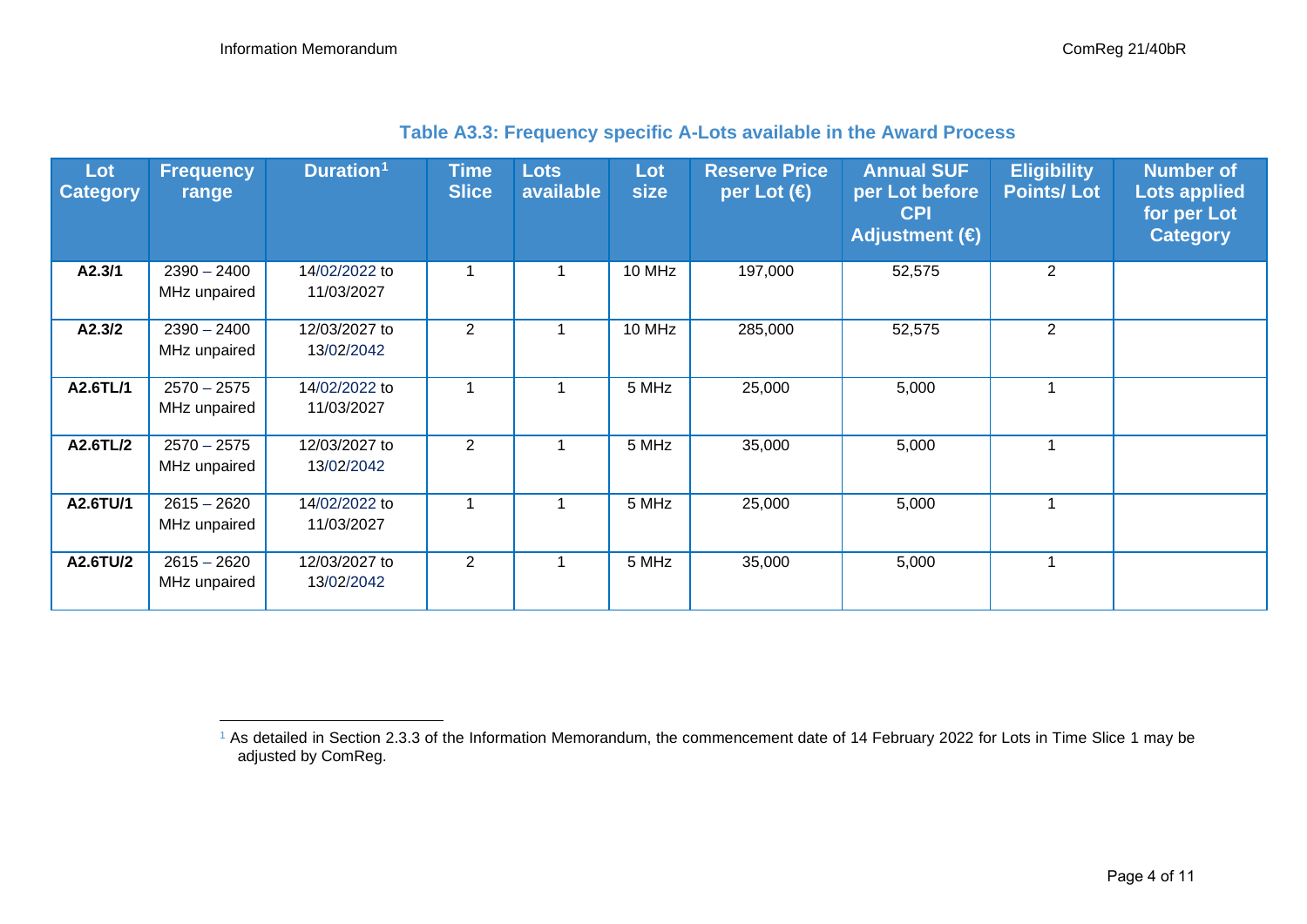| Lot<br><b>Category</b> | <b>Frequency</b><br>range                                | Duration <sup>2</sup>       | <b>Time</b><br><b>Slice</b> | <b>Number of</b><br><b>Lots</b> | Lot<br><b>size</b>         | <b>Reserve</b><br><b>Price per Lot</b><br>$\Theta$ | <b>Annual SUF</b><br>per Lot<br>before CPI<br><b>Adjustment</b><br>(⊖) | <b>Eligibility</b><br><b>Points/Lot</b> | <b>Number of</b><br><b>Lots applied</b><br>for per Lot<br><b>Category</b> |
|------------------------|----------------------------------------------------------|-----------------------------|-----------------------------|---------------------------------|----------------------------|----------------------------------------------------|------------------------------------------------------------------------|-----------------------------------------|---------------------------------------------------------------------------|
| <b>B700</b>            | 703-733 MHz<br>paired with 758-788<br><b>MHz</b>         | 14/02/2022 to<br>13/02/2042 | 1 & 2                       | 6                               | $2 \times 5$<br><b>MHz</b> | 9,158,000                                          | 998,931                                                                | $\overline{4}$                          |                                                                           |
| B2.1/1                 | 1920 - 1980 MHz<br>paired with $2110 -$<br>2170 MHz $^3$ | 16/10/2022 to<br>11/03/2027 |                             | 9                               | $2 \times 5$<br><b>MHz</b> | 1,398,000                                          | 525,753                                                                | 2                                       |                                                                           |
| B2.1/2                 | 1920 - 1980 MHz<br>paired with $2110 -$<br>2170 MHz      | 12/03/2027 to<br>13/02/2042 | $\overline{2}$              | 12                              | $2 \times 5$<br><b>MHz</b> | 3,188,000                                          | 525,753                                                                | 2                                       |                                                                           |
| B2.3/1                 | 2300 - 2390 MHz<br>unpaired                              | 14/02/2022 to<br>11/03/2027 |                             | 18                              | 5 MHz                      | 163,000                                            | 52,575                                                                 |                                         |                                                                           |
| B2.3/2                 | 2300 - 2390 MHz<br>unpaired                              | 12/03/2027 to<br>13/02/2042 | $\overline{2}$              | 18                              | 5 MHz                      | 319,000                                            | 52,575                                                                 | 1                                       |                                                                           |

<sup>&</sup>lt;sup>2</sup> Note that, as discussed in Section 2.3.3, the commencement date of 14 February 2022 for Lots in Time Slice 1 may be adjusted by ComReg.

<sup>&</sup>lt;sup>3</sup> This does not include the three lots currently assigned to Eir.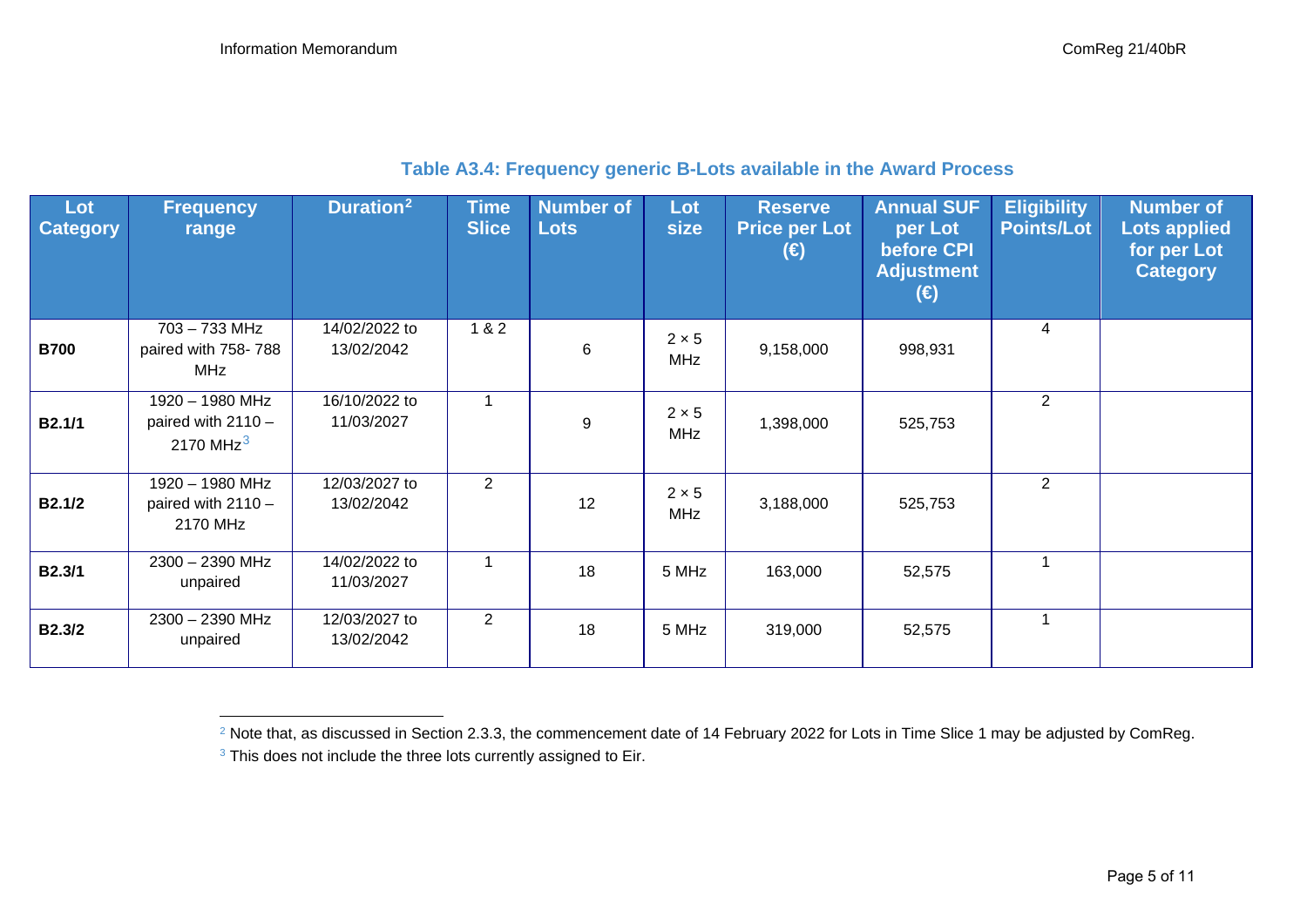| Lot<br><b>Category</b> | <b>Frequency</b><br>range                           | Duration <sup>2</sup>       | <b>Time</b><br><b>Slice</b> | <b>Number of</b><br><b>Lots</b> | Lot<br>size                | <b>Reserve</b><br><b>Price per Lot</b><br>(€) | <b>Annual SUF</b><br>per Lot<br><b>before CPI</b><br><b>Adjustment</b><br>(€) | <b>Eligibility</b><br><b>Points/Lot</b> | <b>Number of</b><br><b>Lots applied</b><br>for per Lot<br><b>Category</b> |
|------------------------|-----------------------------------------------------|-----------------------------|-----------------------------|---------------------------------|----------------------------|-----------------------------------------------|-------------------------------------------------------------------------------|-----------------------------------------|---------------------------------------------------------------------------|
| <b>B2.6F/1</b>         | 2500 - 2570 MHz<br>paired with $2620 -$<br>2690 MHz | 14/02/2022 to<br>11/03/2027 |                             | 14                              | $2 \times 5$<br>MHz        | 326,000                                       | 105,151                                                                       | 2                                       |                                                                           |
| <b>B2.6F/2</b>         | 2500 - 2570 MHz<br>paired with $2620 -$<br>2690 MHz | 12/03/2027 to<br>13/02/2042 | $\overline{2}$              | 14                              | $2 \times 5$<br><b>MHz</b> | 638,000                                       | 105,151                                                                       | 2                                       |                                                                           |
| <b>B2.6T/1</b>         | 2575 - 2615 MHz<br>unpaired                         | 14/02/2022 to<br>11/03/2027 |                             | 8                               | 5 MHz                      | 163,000                                       | 52,575                                                                        |                                         |                                                                           |
| <b>B2.6T/2</b>         | 2575 - 2615 MHz<br>unpaired                         | 12/03/2027 to<br>13/02/2042 | $\overline{2}$              | 8                               | 5 MHz                      | 319,000                                       | 52,575                                                                        |                                         |                                                                           |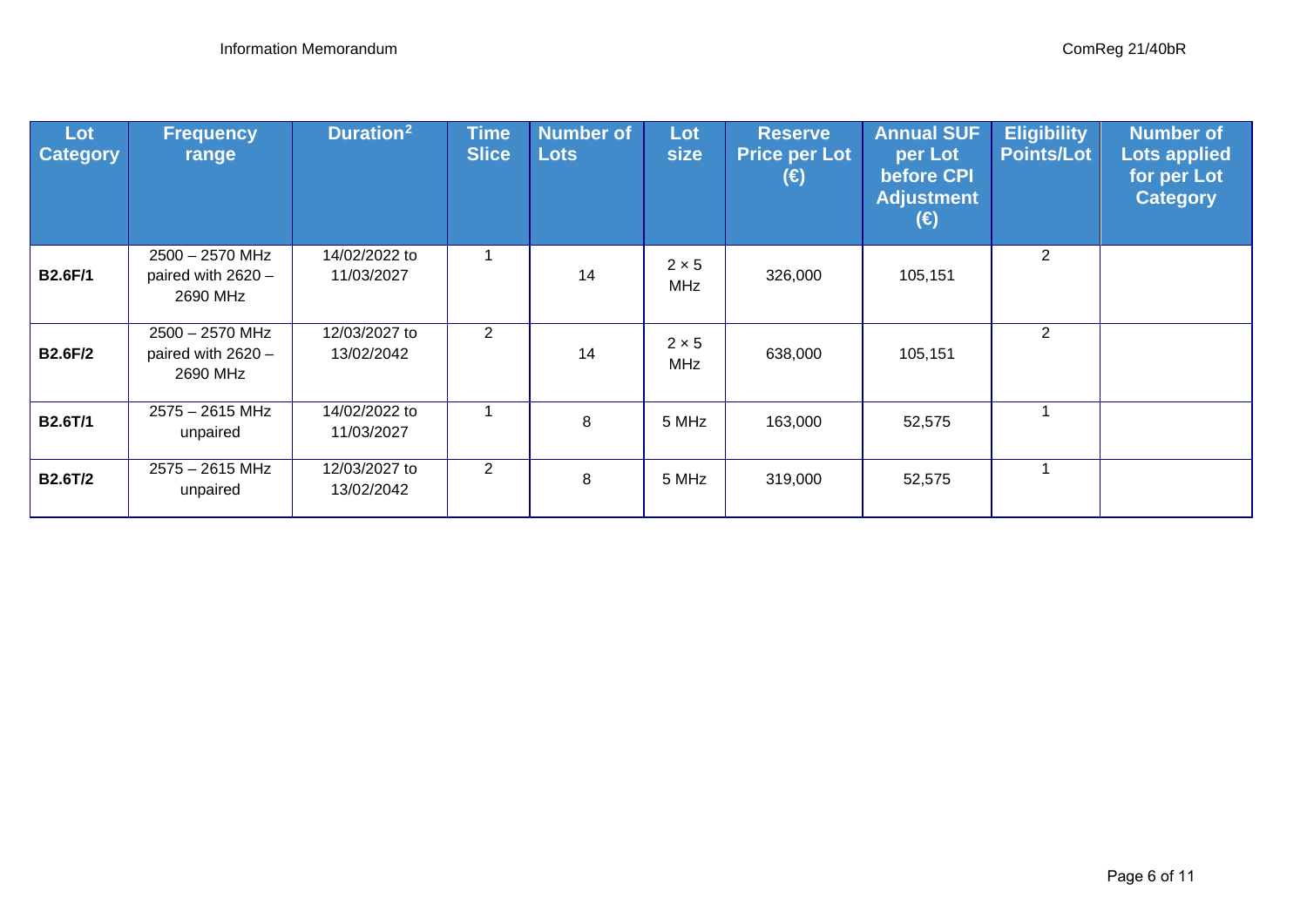Applicant Name: \_\_\_\_\_\_\_\_\_\_\_\_\_\_\_\_\_\_\_\_\_\_\_\_\_\_\_\_\_\_\_\_\_\_\_\_\_\_\_\_\_\_\_\_\_\_\_\_\_\_\_\_\_\_\_\_\_\_\_

(Signature of Authorised Agent): \_\_\_\_\_\_\_\_\_\_\_\_\_\_\_\_\_\_\_\_\_\_\_\_\_\_\_\_\_\_\_\_\_\_\_\_\_\_\_\_\_\_\_\_\_\_\_\_\_\_\_

Name in block capitals: \_\_\_\_\_\_\_\_\_\_\_\_\_\_\_\_\_\_\_\_\_\_\_\_\_\_\_\_\_\_\_\_\_\_\_\_\_\_\_\_\_\_\_\_\_\_\_\_\_\_\_\_\_\_\_\_\_\_\_\_\_

Date (DD/MM/YYYY):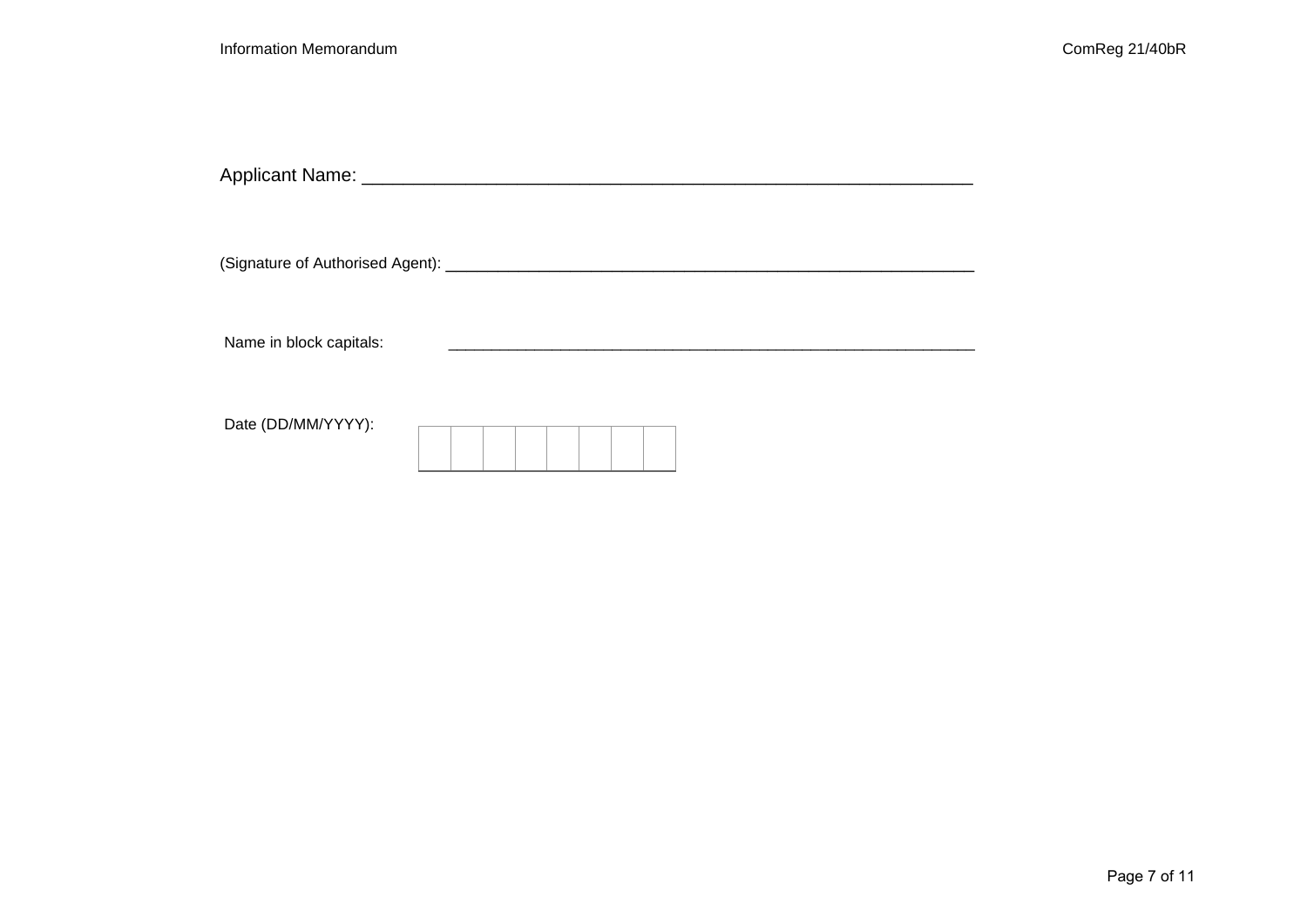## **Phase 2 Application Documentation Checklist**

Tick the boxes to ensure that all the required information is included in your Phase 2 Application. A complete Phase 2 Application must consist of the following:

Part 3: Original Initial Bid Form completed and signed in accordance with the Award Rules

An updated list of Insiders (if applicable)

Each document which is electronically signed must be accompanied by a document, or equivalent confirmation, which reflects the verifiable electronic audit trail for the electronic signature. This is sometimes referred to as a certificate of completion (or equivalent) by commonly used electronic signature platforms and demonstrates how and when the electronic signature process for the relevant document was undertaken.

Note that, for a hardcopy paper Application to be considered complete, **five identical paper** copies of the above documents should also be provided with the Application. The original version of the paper Application Form should be identified as such.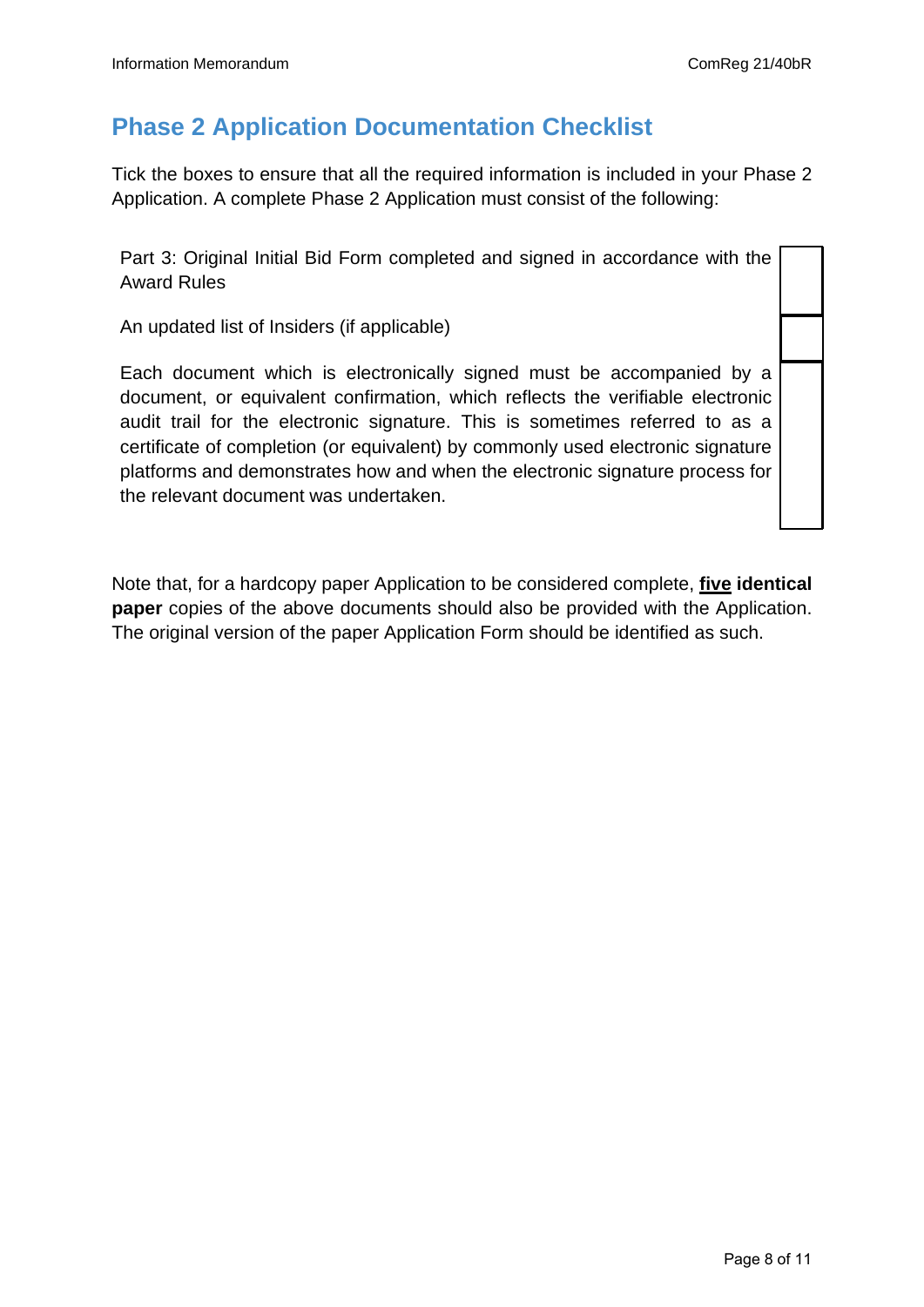## **Phase 2 Application Procedure**

As per Section 3.3.2 of the IM, Phase 2 Application Documentation consists of:

- completed and signed Phase 2 Application Form;
- a corresponding monetary Deposit; and
- if required, updated Phase 1 Application Documentation<sup>[4](#page-8-0)</sup>.

ComReg will only accept **Phase 2 Application Documentation** submitted before **17:30 hours** (Irish time) on the Phase 2 Application Date<sup>[5](#page-8-1)</sup>. This applies where documents are submitted electronically with electronic signature and/or in hardcopy.

Only in exceptional circumstances outside the control of the Applicant will Phase 2 Application Documentation received after 17:30 hours on the Phase 2 Application Date be accepted and this will be at ComReg's discretion.

ComReg reserves the right to reject any documents submitted after this deadline and, in submitting Phase 1 Application Documentation, Applicants acknowledge and accept same.

#### **Electronic submission**

Where an Applicant has chosen to submit Phase 2 Application Documentation electronically with electronic signature (see Section 3.3.2 of the IM in that regard), it must make its submission using the secure file transfer protocol as will be shared with the Applicant on the submission of its Phase 1 Application Documentation. Phase 2 Application Documentation submitted by any other means (including by email, fax, post or hand delivery) will not be accepted (save in circumstances where the Applicant has obtained ComReg's express prior written consent).

Applicants should familiarise themselves with the operation of the secure file transfer protocol and ensure that they give themselves sufficient time to upload all required documentation by 17:30 hours on the Phase 2 Application Date, bearing in mind that upload speeds vary. It is not advisable to wait until the last moment to upload documents in case of connection difficulties, slow upload speed or other technical problems. It is the responsibility of Applicants to ensure that their Phase 2 Application Documentation are submitted to and reach

<span id="page-8-0"></span><sup>4</sup> Note that as per paragraph 3.68 any updated Phase 1 Application Documentation will need to be submitted in hardcopy in person, consistent with the Phase 1 Application Form process.

<span id="page-8-1"></span><sup>5</sup> Interested Parties are reminded that these dates are subject to the outcome of an appeal of Decision D11/20.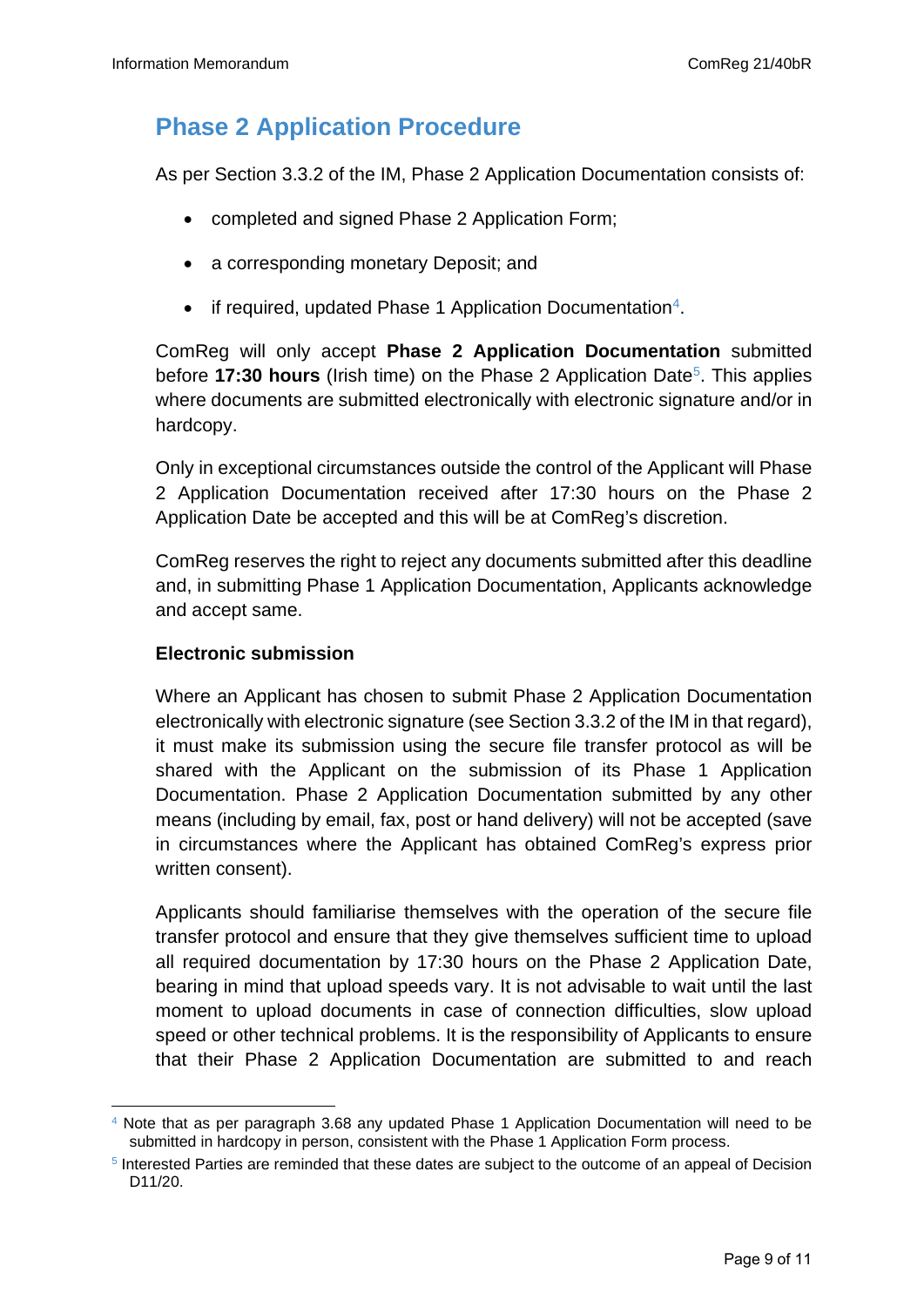ComReg on time and ComReg bears no responsibility in this regard.

Similarly, ComReg is not responsible for corruption in documents. Applicants must ensure that documents are not corrupt or otherwise illegible or inaccessible. All Phase 2 Application Documentation submitted must be compiled such that they can be downloaded and read immediately using PDF or Microsoft Office format readers.

On the submission of a second or subsequent Phase 2 Application Documentation prior to the Phase 2 Application Date, the Applicant must, as part of submission of same, confirm that the earlier Phase 2 Application Documentation have been superseded. ComReg will not evaluate any such superseded Phase 2 Application Documentation.

#### **Submission of documents in hardcopy**

Where an Applicant chooses (as required to be indicated on its Phase 1 Application Form) not to submit Phase 2 Application Documentation electronically, then the same process as per the Phase 1 Application Form applies. In particular, the Applicant must make an appointment with ComReg to submit same. To make an appointment for submission of Phase 2 Application Documentation, an Applicant must contact **Mr Joseph Coughlan or Mr. Patrick Bolton** by telephone between **10:00 to 13:00 and 14:00 to 16:00 hours (Irish time)** on Working Days between **Thursday 29 July and Thursday 5 August 2021**.

The number for telephoning Mr. Coughlan or Mr. Bolton is: **+353 (0)1 804 9761.**  ComReg will record all phone calls made or received during the Award Process in order to manage technical issues and risks arising, and to ensure the integrity and administrative efficiency of the Award Process. These recordings, which shall be stored securely, shall be retained and used only for these purposes. In the event of a dispute arising ComReg may seek to rely on the contents of these recordings.

All submitted Application documents will be date and time stamped upon being received by ComReg.

An Applicant must submit **five identical paper** copies of each of the above documents. The original documents should be identified as such.

The container(s) in which the above paper documentation is submitted must not in any way disclose the identity of the Applicant.

Submission of a second or subsequent Application documents during phase 2 of the Application Stage